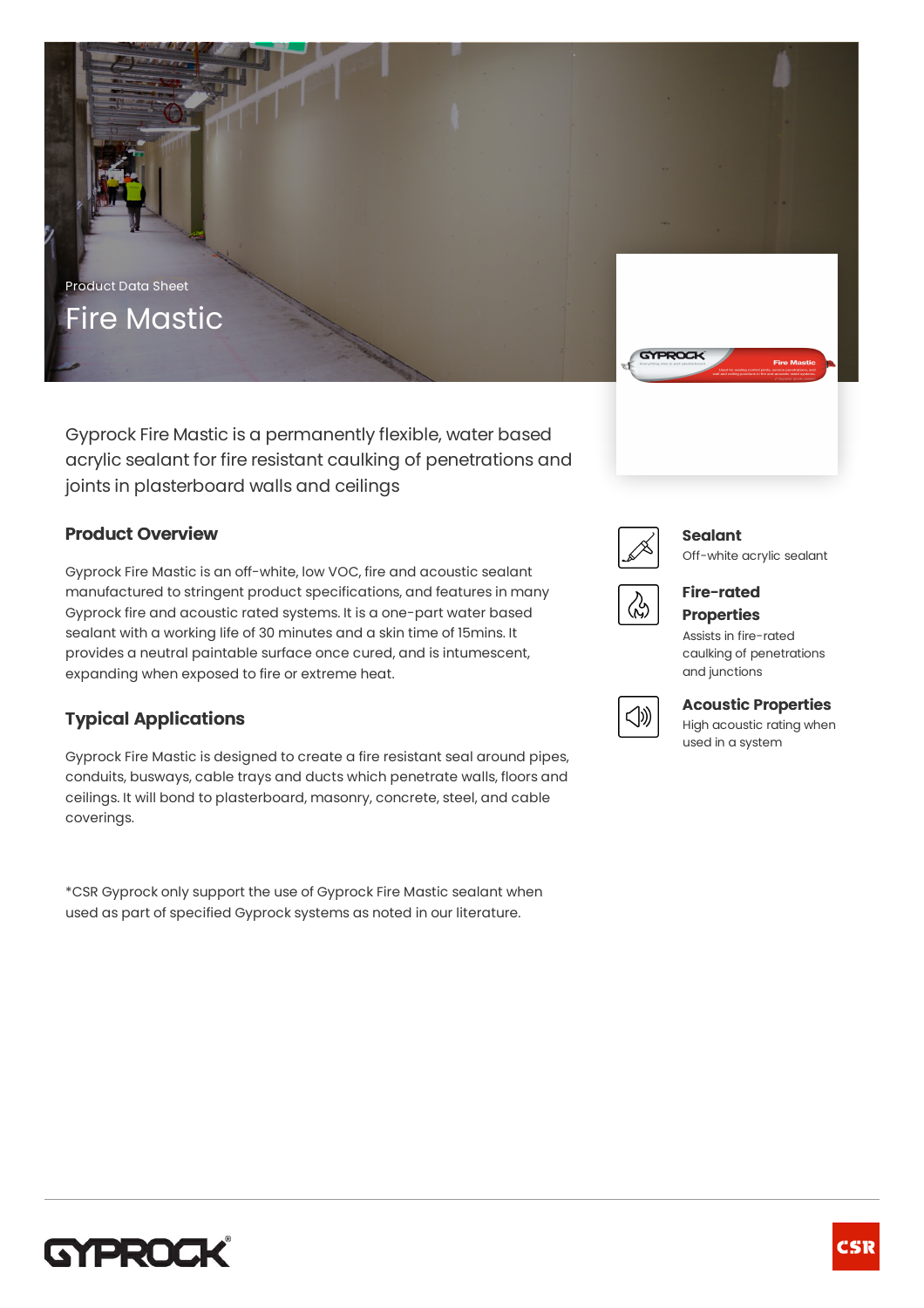### **Product Options**

Gyprock Fire Mastic is available in a 600ml sausage and has a shelf life of 12 months from date of manufacture.

For product availability and to place an order, contact your**[nearestsupplier](http://www.gyprock.com.au/find-a-supplier)**.

## **Physical & Chemical Properties**

| Appearance                               | Off White paste                                                                                                                                  |
|------------------------------------------|--------------------------------------------------------------------------------------------------------------------------------------------------|
| Working time                             | Skin time = 15mins, Working time =<br>30 <sub>mins</sub>                                                                                         |
| Joint<br>movement<br>capability          | $+/- 20%$                                                                                                                                        |
| Intumescent                              | Yes                                                                                                                                              |
| Specific gravity<br>$(H20=1)$            | ~1.55                                                                                                                                            |
| Acoustic rating<br>$R_{W}$               | Tested to Rw + Ctr 55 as a gap<br>sealant in a wall system.                                                                                      |
| Fire rating                              | For use in junctions and<br>penetrations in CSR Gyprock wall<br>systems rated up to 120/120/120.<br>Refer to Gyprock The Red Book for<br>details |
| Isocyanate free                          | Yes                                                                                                                                              |
| VOC content<br>(as specified<br>by GBCA) | 3lg/Ltr (SCAQM Rule 1168)                                                                                                                        |
| Service<br>temperature                   | $-20$ to $80$ oC                                                                                                                                 |
| <b>Hardness</b><br>(Shore A)             | ~ 35                                                                                                                                             |

### **Product Manufacture**

FireMastic is manufactured for CSR Gyprock in Australia to stringent product specifications.

### **Storage**

Store unopened sausages below 30°C in a cool dry place away from direct sunlight. Opened sausages may skin and form a lump near the opening. Discard any lumps or skin and remaining product can be used.

### **Health and Safety**

**Safety Data Sheets** are available on the Gyprock web site. They are important documents in the construction industry and assist in the continuing focus on occupational health and safety on and off work sites.

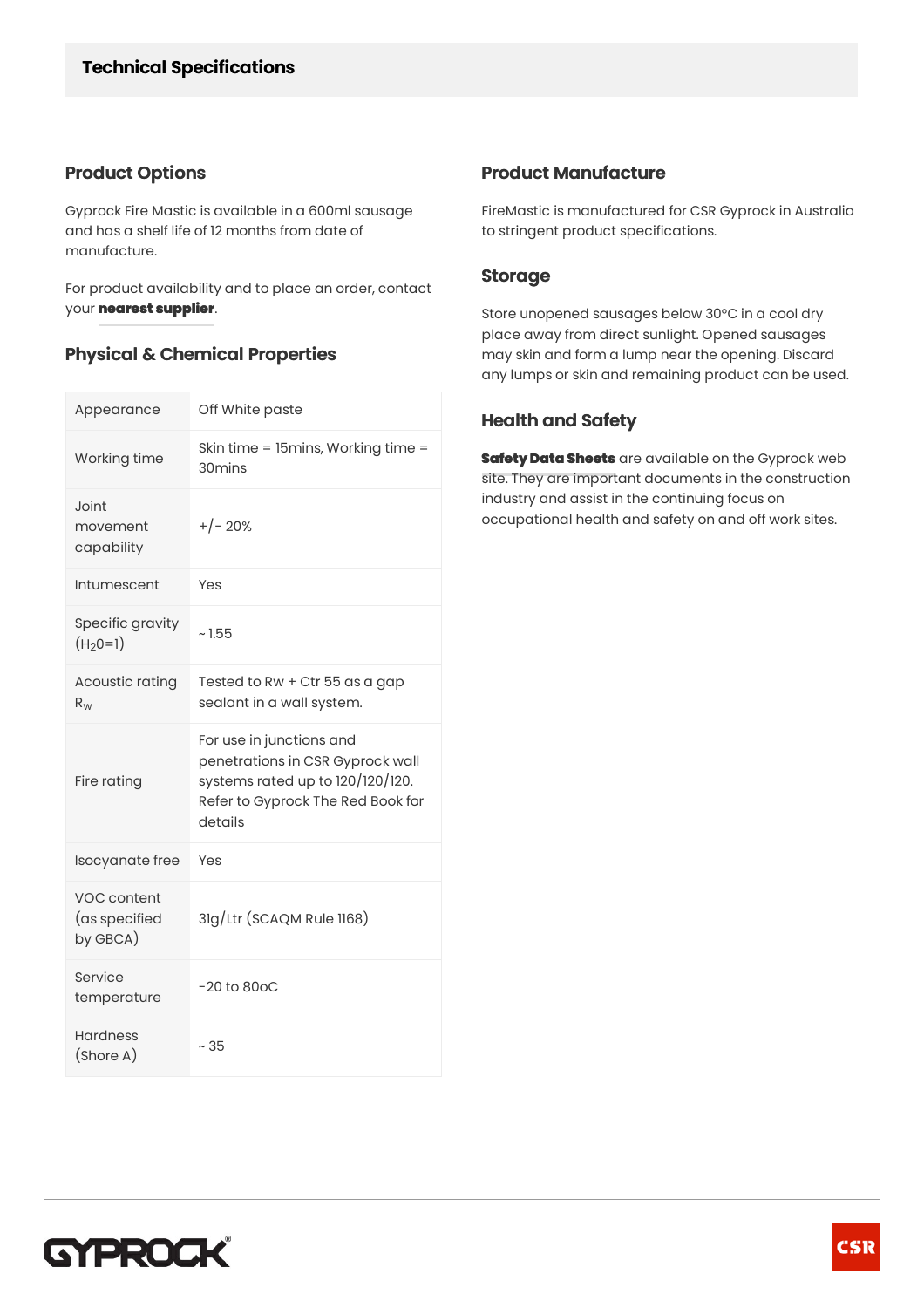#### **Surface Preparation**

Ensure substrate surfaces are clean, sound, dry and free of oil, grease and surface contaminants such as dust, loose particles, release agents, silicone and water repellents.

This is particularly important regarding highly porous surfaces such as aerated concrete or cut edges of plasterboard. In circumstances where it is difficult to ensure completely dust free surfaces applying by brush a 1:1 solution of Fire Mastic and water as a primer will assist to improve the integrity of the substrate. Areas adjacent to joints may be masked to provide a neat finish. Masking should be removed immediately after tooling

## **Application**

Apply Fire Mastic in ambient conditions between 5 and 35 degrees centigrade. Higher temperatures should be avoided to prevent the possibility of bubbling of the sealant due to rapid moisture evaporation. Do not apply below 5 degrees centigrade.

Fill joint with trowel or caulking gun, then tool off with a spatula and clean off excess with a damp cloth.

## **Curing**

Protect from water for at least 24 hours until a suitable skin has cured (will require significantly longer at temperatures below 15 degrees centigrade). Some shrinkage is normal during curing, and should be anticipated when measuring joints.

Firemastic is not recommended for use in external applications where 2 non-porous substrates need to be sealed. In these situations, Firemastic will be very slow curing and any water from rain, dew, fog etc may result in wash-out of Firemastic from the joint.

#### **Cleanup**

After applying Fire Mastic, clean all tools and metal surfaces with warm water while the sealant is still wet. Cured sealant will need to be removed mechanically.

## **Painting**

Firemastic sealant is suitable for painting when fully cured. To avoid paint cracking issue, Firemastic should be cured for at least 24 hours, longer under adverse drying conditions (cooler, high humidity) before painting where possible. In standard conditions (25 °C or higher) Firemastic may be painted after 6 hours, however, care should be taken to ensure a flexible acrylic coating is used and that a firm skin has developed.

### **Limitations**

- $-$  Do not apply to wet surfaces, contaminated, dusty, loose substrate surfaces.
- $-$  Firemastic sealant may be used both for interior and exterior sealing, but not recommended for use in water retaining structures or water may be pooling.
- Firemastic is not recommended in exterior applications where non-porous substrates are to be sealed.
- $-$  Firemastic sealant has good servicing characteristics when unprotected in internal applications.
- For external use, Firemastic sealant must be protected from direct rain or water, until such time as the sealant builds up a thick skin to avoid washout. Therefore, do not apply sealant when rain exposure is likely before a thick skin has develop. This is typically 24 hours in summer (25 °C or higher), but will be significantly longer in cooler, high humidity conditions.

#### **Resources**

Gyprock makes available **[resources](http://www.gyprock.com.au/resources)** that provide comprehensive selection, design, installation and maintenance guidance.